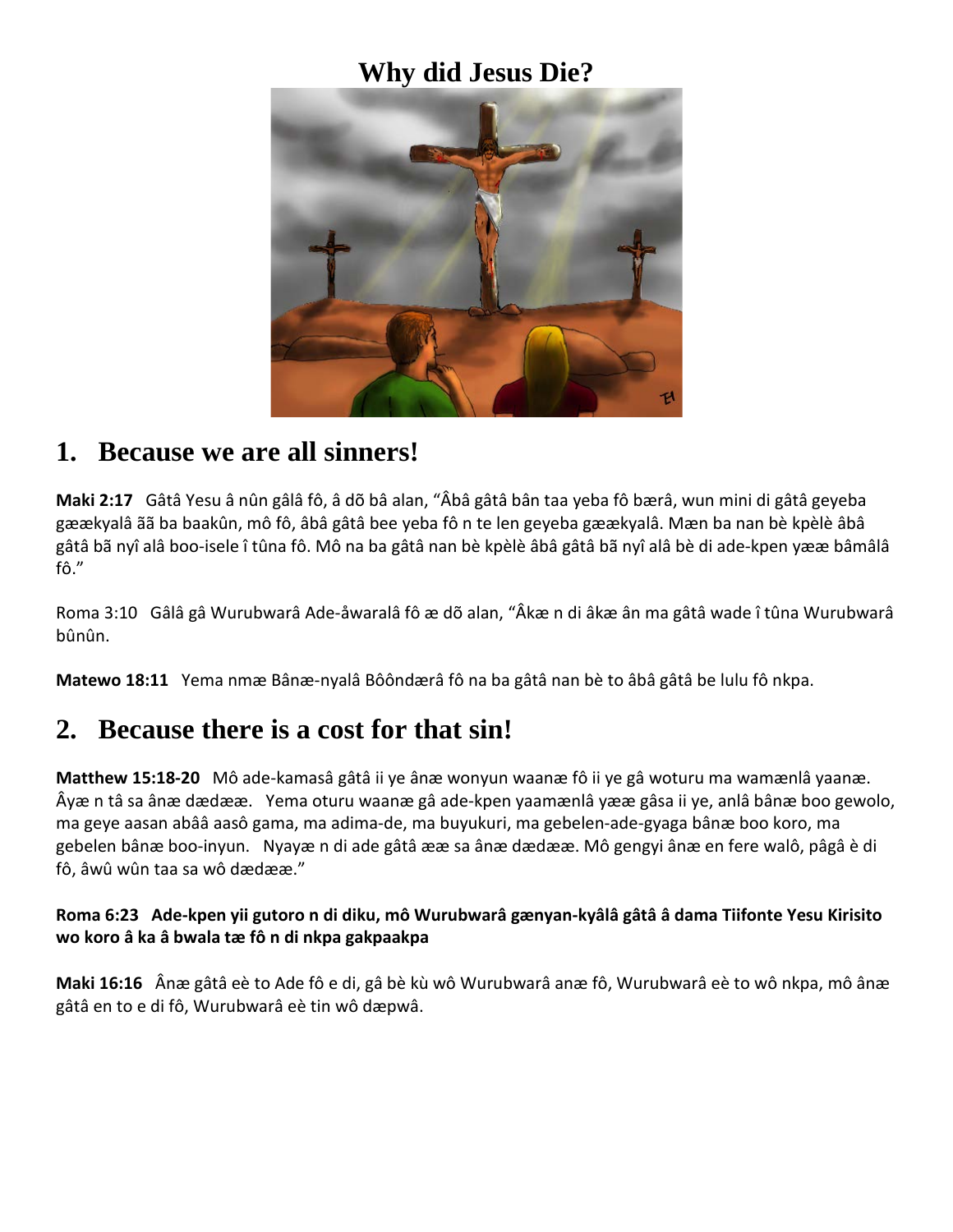

**There is a cost for sin!**

# **1. Because Jesus died and paid for our sins on the cross!**

Matewo 1:21Eè bè wo ebi-tenibi gâtâ aà sa wô diyere Yesu, yema âwô nan bè to wô bânæ e ye baade-kpen yaanæ."

Roma 5:8 Mô gænyan gâtâ gii wùlà alâ Wurubwarâ ee len tæ gepepe fô n di alâ, ôkûna gâtâ tî sangba tî di ade-kpen yææ bâmâlâ fô gâ Kirisito e bè ku â tâ tæ.

**Yohane 3:16** Yema gelen gâ Wurubwarâ ee len bânæ-nyalâ, okoro gâ â ka nmæ Wobi-kælæn fô â tâ alâ, ânækamasâ gâtâ eè to mæ e di fô ân nan ku e lulu, mô fô, eè wura nkpa gakpaakpa.

**Matewo 18:11** Yema nmæ Bânæ-nyalâ Bôôndærâ fô na ba gâtâ nan bè to âbâ gâtâ be lulu fô nkpa.

### **4. Salvation is a free gift, not by good works. You must take God's word for it, and trust Jesus alone!**

Bânæ-salâ bôô gûtûn 4:12 Gâ ânæ âkæ ân ma gâtâ ee to bânæ nkpa fæya ma Yesu. Yema diyere-fon dækæ dæn ma gâtûnkwaa gii koro gâtâ Wurubwarâ è de ee to tæ nkpa fæya ma Yesu diyere."

Efeso 2:8-9 Wurubwarâ gutunkoro, ma yii geto-Kirisito-di gii koro gâ â bwala yæ èè to yæ nkpa. Nka yaademâlâ ækæ na tâ yæ nkpa-geto nyawû, mô fô, wù di gâ gænyan gâtâ Wurubwarâ â bwala yæ. Nkpa-geto gæn san ma ânæ wade-mâlâ yii koro, gâtâ waà yâ âkæ èè wùlà koro.

Tito 3:5 e to tæ nkpa. Nka âtæ gbagba tææ bûtûn-mâlâ-kpara bûkæ buu koro gâ e to tæ nkpa fô, mô wo gutunkoro gii gewe fô gii koro gâ Wurubwarâ â dama wo Gifiye fô gii koro e fere tæ, gâ â yâ tæ ti foma tææ dæsarabi. Nyawû n di gewo-fon fô.

# **5. We must put our faith and trust in Christ alone!**

Maki 9:23 Yesu e lila wô alan, "A to a di gâtâ ǹ talæ? Ade powu yaà pe æ tâ ânæ gâtâ eè to Wurubwarâ e di."